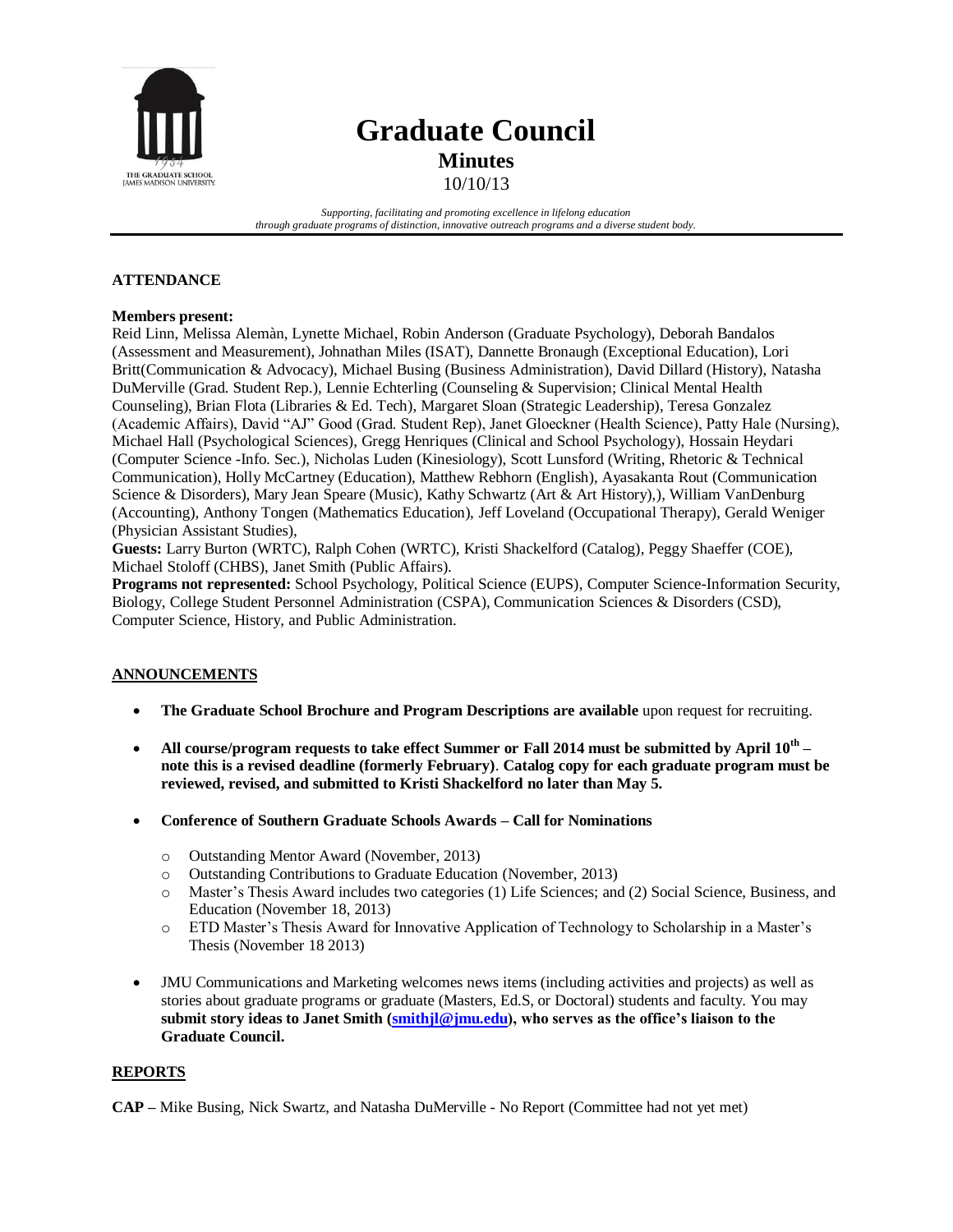#### **A-Team** – Melissa Aleman

The A-Team has heard numerous presentations and participated in discussions on initiatives largely directed at undergraduate students, such as JMU Teach, Madison Advising Peers, the Council of Undergraduate Research's biennial meeting, and first year orientation.

Drs. Maggie Kyger and Peggy Shaeffer gave a presentation responding to the ratings published by the National Council Teacher Quality that were released in June. In short, their presentation revealed the methodology of the NCTQ as problematic and flawed, and thus the ratings of education programs themselves to be highly problematic.

The Madison Teaching Fellows presented their initiative "Here to Help" – which provides periodic training sessions for faculty (and graduate students interacting with students) to orient them to the range of campus resources available to students in distress or crisis, particularly as it relates to alcohol abuse. You can learn more about H2H here: <http://www.jmu.edu/cfi/academic-culture/here-to-help.shtml>

The new final exam schedule for Spring 2014 was announced. The last date for class meetings will be Thursday, May 1 and all exams will be completed by 12:30 pm on Thursday, May 8 so that campus residents can move out before graduate commencement activities begin on Friday morning. The final exam schedule can be found here: [http://www.jmu.edu/registrar/wm\\_library/1141\\_examschedule.pdf](http://www.jmu.edu/registrar/wm_library/1141_examschedule.pdf)

**C&I –** Melissa Aleman No report (Committee had not yet met)

**Honor Council –** Nancy Nichols No report (Committee had not yet met)

## **GSA Report –** AJ Good

The GSA reported that the first meeting was held on Sunday, October  $6<sup>th</sup>$ , 2013, 4:00 pm at Taylor 302. The meeting included representatives from across various programs and the GSA executive council. AJ encouraged program directors to choose graduate student program representatives, if they had not done so already.

AJ requested program directors to circulate an e-mail to their students regarding a current voter registration initiative, DukesVote! DukesVote! is a student-led initiative that is being aided by the GSA and is aimed at getting more JMU students to vote. He went on to state that as a community committed to preparing students to be educated and enlightened citizens who lead productive and meaningful lives, it is important for us at JMU to help our students get involved in the political process.

AJ also added that the GSA is making the transition to Cascade platform, and will have an operational webpage site during November. The site will include the monthly meeting minutes, which will permit all graduate students to access information regarding GSA activities. During the interim, he encouraged the utilization of GSA social media outlets as a means of communication.

## **DISCUSSION**

**Cohen Center for the Study of Technological Humanism –** Larry Burton and Ralph Cohen

- Dr. Larry Burton, director of The Cohen Center and Professor of Writing, Rhetoric and Technical Communication, and Dr. Ralph Cohen, Provost's Distinguished Professor in the School of Writing, Rhetoric and Technical Communication, presented information about the new Cohen Center for Technological Humanism and invited faculty and student participation in its formation.
	- o The Cohen Center's focus is on graduate education at JMU. The establishment of the Cohen Center was proposed in late May of 2013, and approved September  $1<sup>st</sup>$ , 2013. The center is a multidisciplinary space and aims to involve graduate faculty from all departments throughout the university.